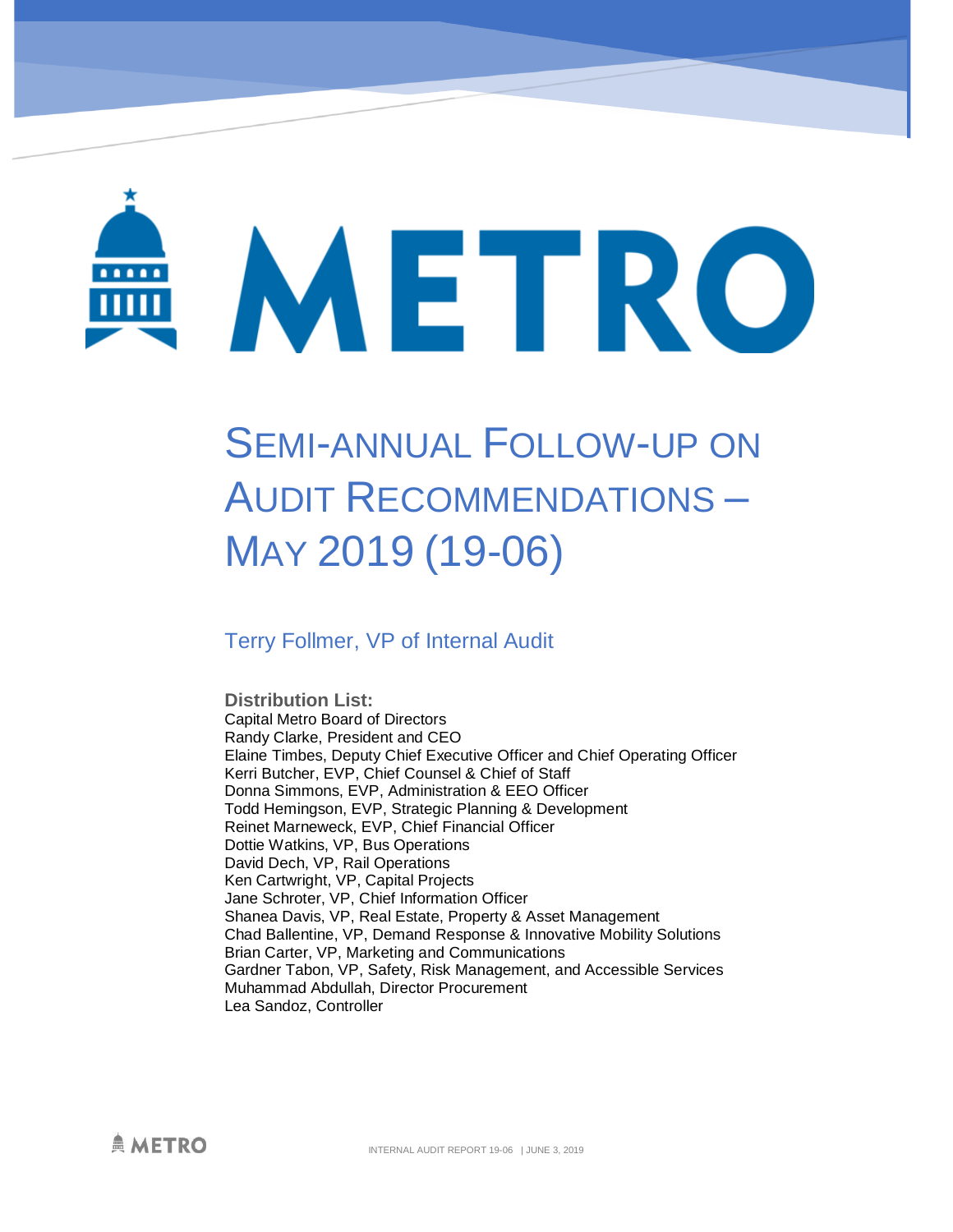## **Executive Summary**

As part of our annual Audit Plan approved by the Capital Metro Board, we conducted the semiannual status review of all open audit recommendations as of May 31, 2019. The follow up included four audit reports with a total of 12 outstanding recommendations. The audit objective and conclusion on the implementation of the corrective action plans follow.

## **Audit Objective & Scope**

The objective of the audit was to determine whether management has successfully implemented action plans in response to the recommendations provided in internal audit reports. In order to monitor the disposition of audit recommendations, the Internal Audit Department conducts two follow-up audits (semi-annual) per fiscal year (May and November). This report reflects the status as of May 31, 2019, for the outstanding corrective action plans (CAP's) resulting from internal audits projects.

## **Conclusion on Corrective Action Plans**

We followed up on 12 recommendations from four different audit reports and have concluded that only two recommendations remain open from one audit report and management is in the process of implementing these recommendations. Table 1 listed below, provides a summary breakdown of audit reports with open recommendations as of 5/31/19.

| Project# | <b>Report Date</b> | Project Name                                                                   | Total # of Audit<br>Recommendations | Implemented as<br>Recommended | In Process of<br>being<br>Implemented | Rejected /<br>Management has<br>accepted the risk | % Implemented |
|----------|--------------------|--------------------------------------------------------------------------------|-------------------------------------|-------------------------------|---------------------------------------|---------------------------------------------------|---------------|
| 19-01    | 12/11/2018         | Commuter Rail<br><b>DMU Maintenance</b><br>Program -<br>Oversight of<br>Herzog |                                     |                               |                                       | 0                                                 | 71.4%         |
|          |                    | <b>TOTAL</b>                                                                   |                                     |                               |                                       | $\Omega$                                          | 71.4%         |

#### **Table 1: Summary Status of Open Recommendations**

In our opinion, management has made reasonable progress in implementing the recommendations and open corrective action plans. Additional details related to the open recommendations can be found in Appendix A.

This audit was conducted by the following staff members in the Capital Metro Internal Audit Department:

Jeannette Lepe, Internal Auditor II (Project Lead) Terry Follmer, VP of Internal Audit

We want to thank management for their support and good progress in implementing the open corrective action plans.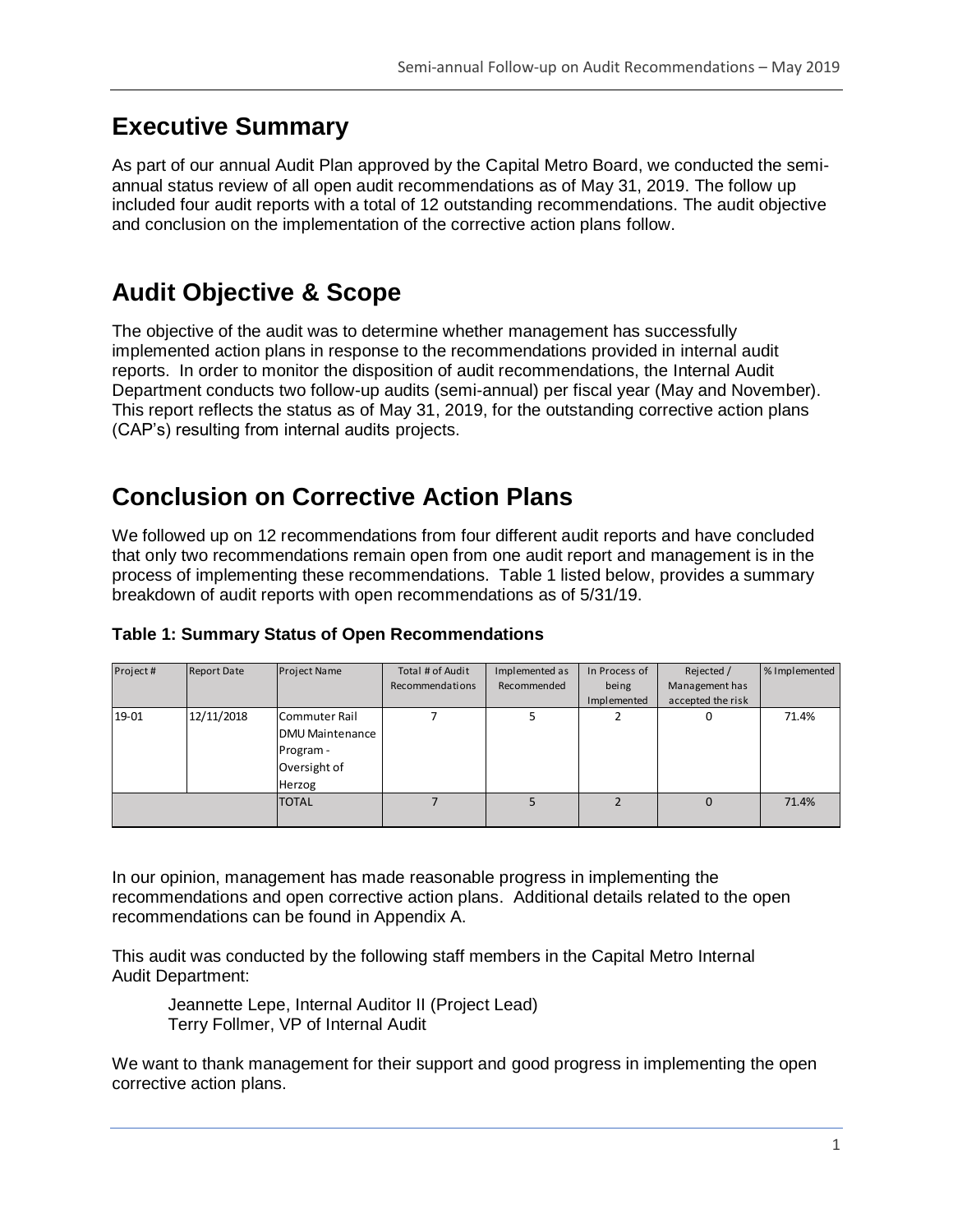## **APPENDIX A – DETAILS OF OPEN AUDIT RECOMMENTATIONS**

#### **Prior Recommendations and Audit Results**

As required by the Institute of Internal Auditors' International Professional Practices Framework, we have reviewed all open audit recommendations. Based on our review, we identified two open recommendations directly associated with the audit project 19-01 (DMU Maintenance Program). Listed below is the name of the audit project and report date, original recommendation and target completion date, open action plans, and revised target completion dates and updated action plans if applicable.

#### **[19-01 DMU MAINTENANCE PROGRAM -](https://capmetro.sharepoint.com/sites/ADT/DeptOnly/2018/Audit%20Plan%20and%20Projects/Audit%20Projects/19-01Rail-DMU%20Vehicle%20Maintenance%2001-2018/3%20-%20Reporting/19-01%20Commuter%20Rail%20DMU%20Maintenance%20Program%2012-11-18.docx) OVERSIGHT OF HERZOG** (12/11/2018 Report Issued)

#### **RECOMMENDATION 3 – (Compliance with Contract Monitoring Plan - CMP):** The Director of Rail Operations will implement the following CMP improvements:

- a) Provide clarity in the CMP as to who are the Project Managers, and how this oversight will be split between the individuals responsible for rail operations, dispatch, signaling, and maintenance.
- b) An improved Audit Inspection Report form will be developed and implemented covering contract compliance and quality assurance monitoring activities. The types of inspections and how often this form should be completed and filed will be defined and implemented.
- c) Develop Rail Operation Policies and Procedures that are specific to the Herzog contract covering: quality performance review and sampling requirements; preventive maintenance and DMU overhauls; asset management and recordkeeping including part costs in accordance with the contract; safety; invoice certification; and how to use the Audit Inspection Report.
- d) The CMP will be redesigned to ensure appropriate contractual internal controls and data is being recorded, managed, and monitored to oversee contract compliance effectively.
- e) The CMP will be reviewed and updated annually.

**OPEN ACTION PLANS:** *(David Deck - VP Rail Operations)* Management agreed with the recommendation above.

**Management's Updated Target Completion Date & Comments:** N/A – this action plan is not due until 06/30/2019.

**RECOMMENDATION 5 – (Contract Staffing Changes & Reporting):** The VP of Rail will work with Herzog to achieve the following staff reporting changes: